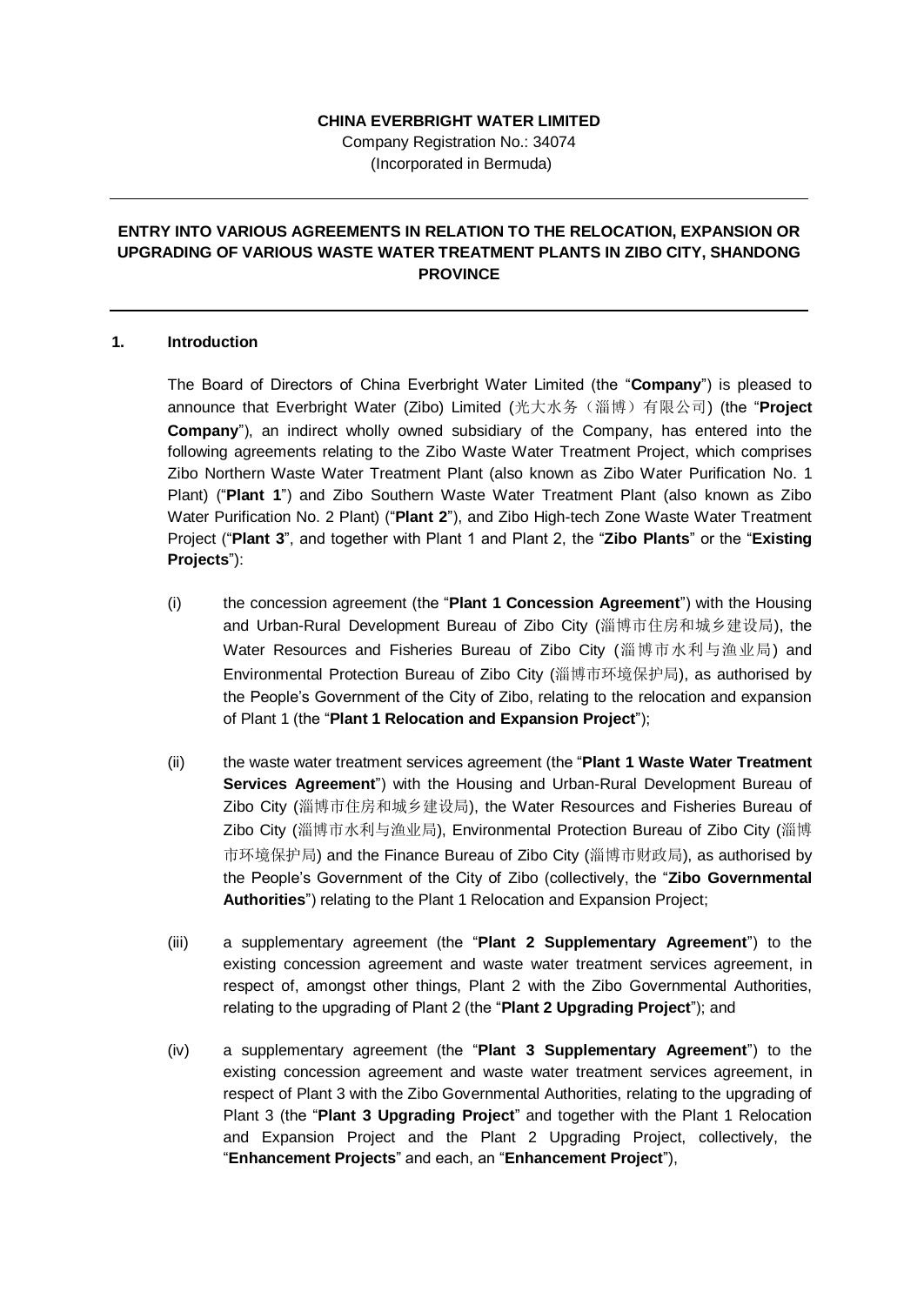(such agreements, the "**Enhancement Project Agreements**").

## **2. Background on the Existing Projects and Rationale of the Enhancement Projects**

The Existing Projects, comprising Plant 1, Plant 2 and Plant 3, are existing waste water treatment plants located in Zibo City, Shandong Province, the People's Republic of China. Plant 1 and Plant 2 were acquired, maintained and operated based on a Transfer-Operate-Transfer model, and Plant 3 was built, maintained and operated based on a Build-Operate-Transfer model, by the Project Company pursuant to concessions granted by the relevant Zibo Governmental Authorities under certain existing concession agreements and waste water treatment services agreements entered into between, amongst others, the relevant Zibo Governmental Authorities and the Project Company.

Pursuant to the Enhancement Project Agreements, the Project Company shall undertake the Enhancement Projects as follows:

- (i) in respect of the Plant 1 Relocation and Expansion Project, the existing Plant 1 be relocated and expanded for an additional daily treatment capacity of  $50,000 \, \text{m}^3$  of waste water to an aggregate daily treatment capacity of  $250,000$  m<sup>3</sup> of waste water, based on a Build-Own-Operate-Transfer model, in accordance with the Plant 1 Concession Agreement and Plant 1 Waste Water Treatment Services Agreement;
- (ii) in respect of the Plant 2 Upgrading Project, the existing Plant 2 be upgraded such that the water to be discharged by Plant 2 following its treatment by Plant 2 satisfies the stricter quality specifications, in accordance with the Plant 2 Supplementary Agreement; and
- (iii) in respect of the Plant 3 Upgrading Project, the existing Plant 3 be upgraded such that the water to be discharged by Plant 3 following its treatment by Plant 3 satisfies stricter quality specifications, in accordance with the Plant 3 Supplementary Agreement,

There will be no change to the daily treatment capacities of Plant 2 and Plant 3. The Project Company shall be responsible for the investment, construction and operation of the Enhancement Projects on an exclusive basis.

From the perspective of the Company, the Enhancement Projects are a continuation of the waste water treatment services that the Project Company is providing in Zibo City and are expected to enhance long-term returns and value for the shareholders of the Company.

## **3. Investment Amount**

The investment amounts of the Enhancement Projects (the "**Investment Amount**") are expected to be as follows:

- (i) in respect of the Plant 1 Relocation and Expansion Project, the investment amount shall be approximately RMB855,000,000;
- (ii) in respect of the Plant 2 Upgrading Project, the investment amount shall be approximately RMB109,000,000; and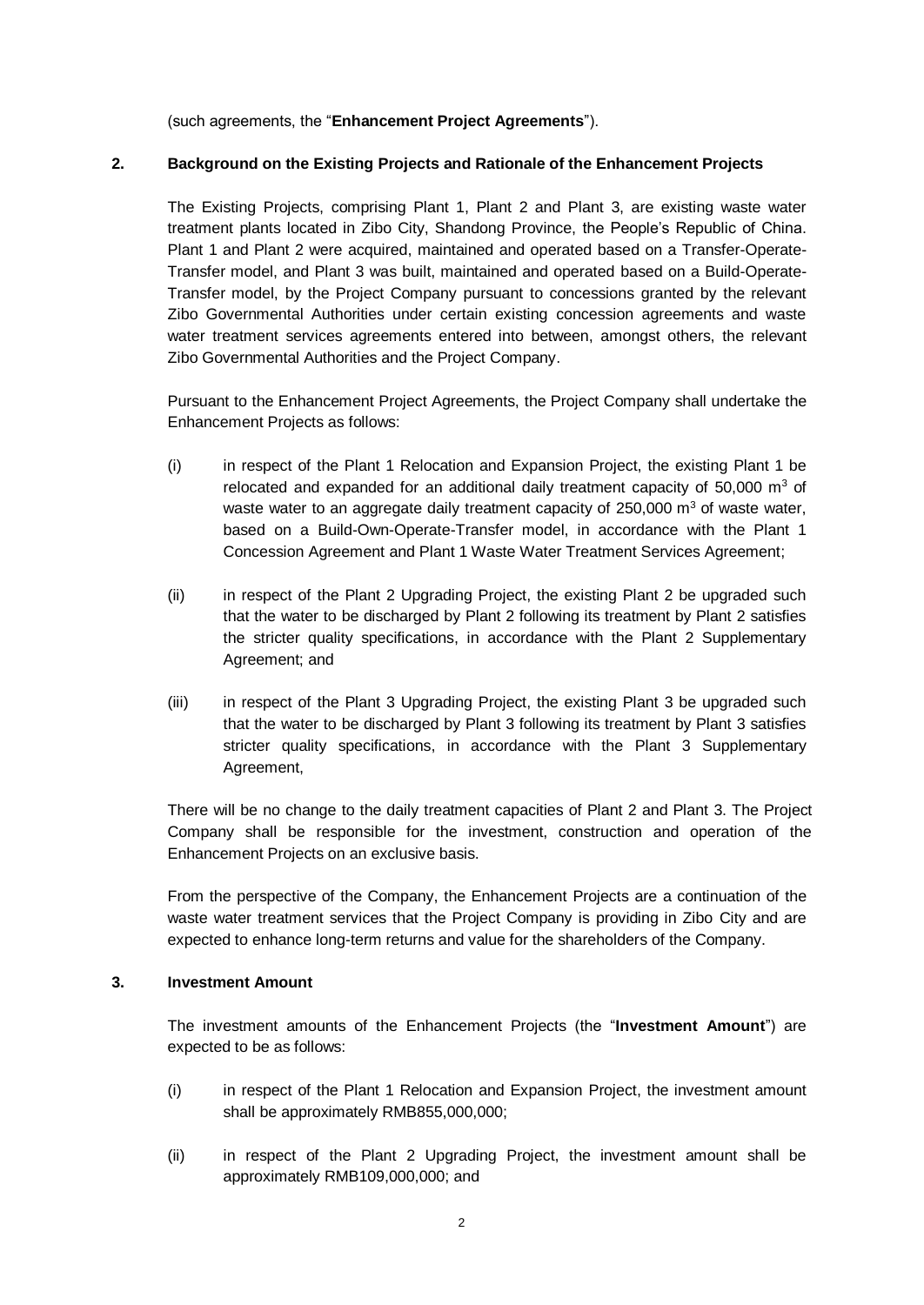(iii) in respect of the Plant 3 Upgrading Project, the investment amount shall be approximately RMB83,000,000.

## **4. Concession Rights**

In accordance with the Enhancement Project Agreements, the concession period of each of the Plant 1 Relocation and Expansion Project, the Plant 2 Upgrading Project and the Plant 3 Upgrading Project shall be for a period of 30 years, (each such period, the "**Enhancement Project Concession Period**"), consisting of a construction period and an operational period (the "**Operation Period**").

During each Enhancement Project Concession Period, the facilities under the Enhancement Projects shall be held by the Project Company. Upon the expiry of each Enhancement Project Concession Period, the Project Company shall transfer the facilities under the relevant Enhancement Project to the Zibo Governmental Authorities or such other organisation as may be designated by the Zibo Governmental Authorities at nil consideration.

In respect of the existing Plant 1, the Project Company is entitled to the concession rights to continue operating the existing Plant 1 until the new Plant 1 under the Plant 1 Relocation and Expansion Project commences commercial operations. The Project Company and the Zibo Governmental Authorities shall negotiate and agree on the compensation to be paid to the Project Company for the demolition of the existing Plant 1.

#### **5. Return on Investment**

Pursuant to the Enhancement Project Agreements, during the Enhancement Project Concession Periods, the Project Company shall be entitled to a return on its investment by way of the waste water treatment fees to be paid by the Zibo Governmental Authorities during the Operation Period, calculated based on a specified unit price for each cubic metre of waste water to be treated by the Zibo Plants, which is determined between the parties based on the investment amounts of the Enhancement Projects and the operational costs of the Zibo Plants. The amount of the waste water treatment fees to be paid to the Project Company in respect of each Enhancement Project is subject to review and adjustment in accordance with the terms and formulae specified in the relevant Enhancement Project Agreement or the existing waste water treatment services agreement in respect of such Enhancement Project (if applicable).